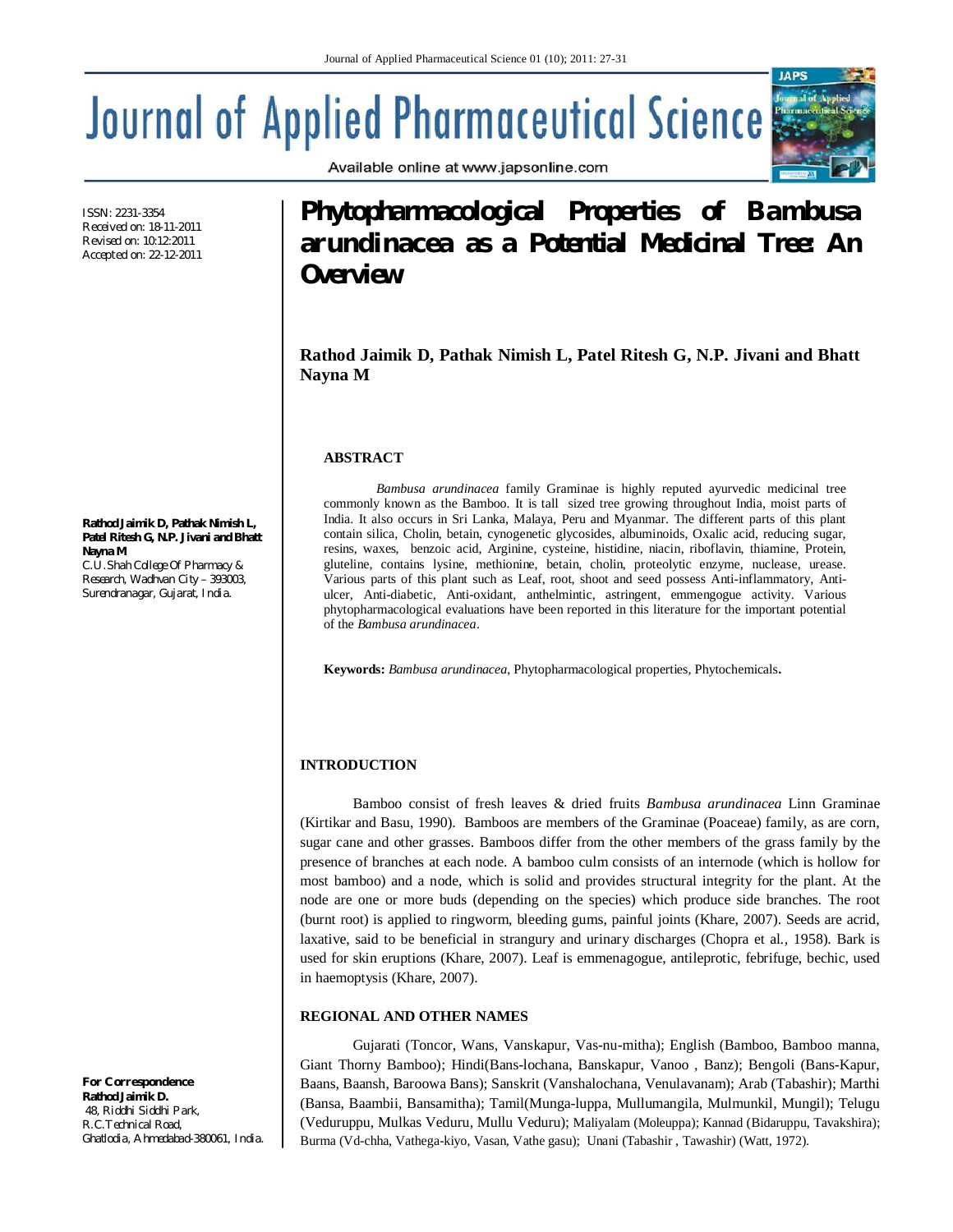

**Fig 1(a)** Roots. **Fig 1(b)** Flowers.



Fig 1 (c) Leaves.

**Fig 1:** Describes photograph of *Bambusa arundinacea*.

#### **AYURVEDIC DESCRIPTION**

Ayurvedic description coriander sativum is described in Table 1.

**Table: 1** Describe Ayurvedic Description of *Bambusa arundinacea* (Anonyms, 1988; Khare, 2007; Chandra et al., 2007; Purohit et al., 2007**).**

| <b>Botanical name</b>   | Bambusa arundinacea                                           |  |
|-------------------------|---------------------------------------------------------------|--|
| Sanskrit name           | Vanshlochana                                                  |  |
| <b>Synonyms</b>         | Vamsa, Venu, Rujasaha, Vamsalekhana                           |  |
| <b>Properties</b>       |                                                               |  |
| Rasa                    | Madhura (Sweet); Kashaya (Astringent)                         |  |
| Guna                    | Ruksha (Un-unctuous); Laghu (Light); Teekshna (Sharp in       |  |
|                         | action)                                                       |  |
| Virya                   | Sheeta (Cold)                                                 |  |
| Vipaka                  | Madhura (Sweet)                                               |  |
| Doshaghnata             | Vanshamoola-kaphapitta shamaka; Patrankur and fruit           |  |
|                         | Pittavardhaka; Vanshoalochana, Vatapittashamaka;              |  |
|                         | Vanshakarir - Vatapitavardhaka (Sharma, 1978; B.N.,<br>1982). |  |
| Rogaghnata              | External - Paste of root used in Varnavikar, Bhasma used in   |  |
|                         | Dadru, Kushtha and Khalitya. Internal-Agnimandya,             |  |
|                         | Ajeerna, Krimi. Vamana, Atisara & Trishna roga, Hridroga,     |  |
|                         | Kasa, Shwasa.                                                 |  |
| Karma (Actions)         | Vasti Shodhana: Vanshlochana cleanses the urinary system      |  |
|                         | Chhedana: Vanshlochanapossess cutting action so it is used    |  |
|                         | in kidney stones                                              |  |
|                         | Kushthsjit: Vanshlochana is useful in all skin diseases       |  |
|                         | Vranajit: Vanshlochanafastens the healing of wounds.          |  |
|                         | Bruhana: Vanshlochananourishes the body so increases the      |  |
|                         | bulk of body                                                  |  |
|                         | Vrushya: Vanshlochanais a good aphrodisiac                    |  |
|                         | Balya: Vanshlochanaincreases the strength of body             |  |
|                         | Swashjit: Vanshlochanais useful in respiratory distress       |  |
|                         | Kshayajit: Vanshlochana is useful in emaciating or under      |  |
|                         | nutrition conditions.                                         |  |
| <b>Therapeutic uses</b> | A good aphrodisiac                                            |  |
|                         | Nourishes the body so increases the bulk of body              |  |
|                         | Cleanses the urinary system                                   |  |
|                         | Fastens the healing of wounds                                 |  |
|                         | Useful in emaciating or under nutrition conditions            |  |
|                         | Increases the strength of body.                               |  |

## **DISTRIBUTION**

A common bamboo found distributed throughout the moist parts of India, upto an altitude of 1250 m particularly near river banks (Anonymous, 1988), in Central and South India ascending upto 1100 m on the Nilgiri (Nadkarni, 1976), also cultivated in many places in North-West India and Bengal. It also occurs in Sri Lanka, Malaya, Peru and Myanmar (Burma) (Chopra et al.*,* 1958; Gamble, 1967; Kirtikar and Basu, 1989; Brandis, 1972; Agharkar, 1991; Watt, 1972).

## **BOTANICAL DESCRIPTION**

Thorny tree, stems many, tufted on a stout root-stock, grows upto 30 meter high; culms 15-18cm across; nodes prominent, the lower emiting horizontal almost naked shoots armed at the nodes with 2-3 stout recurved spines; internodes upto 45 cm. long. Leaves  $17.5 - 20.5$  X 2-2.5 cm, linear or linear – lanceolate, tip stiff, glabrous or puberulous beneath, margins scabrous, base cilliate, mid-rib narrow, leaf-sheath ending on a thick callus and shortly bristly auricle. Inflorescence, an enormous panicles often occupying the whole stem. Caryopsis (grain) oblong, 5-8 mm long, grooved on one side. Flowering and Fruiting : Once in life time, often during September – May (Cooke, 1967; Anonymous, 1996; Anonymous, 1988; Bole and Pathak, 1988; Brandis, 1972).

## **Macroscopic Characteristic**

Bamboos characterized by woody, pointed stems, commonly called culms arising from the underground woody jointed rhizomes. Culms are round & smooth. Diameter – few mm to  $>$  30cm. the number of fiber bundles & the manner of their scattering add much to the hardness of the culm. The thickness of the outer shell & the deposit of silica in outer cortical layer also make it very hard.when cums are fresh --- green colour. Ordinarily culms don't bear any branches to a considerable height. Rhizomes is the pachymorph type., woody in nature, arched slightly, upturned sharply at the tip in manner of a walking stick handle, becoming thick & broad at the end bearing the culms & narrow at the proximate end called neck where it attached to the older rhizoms (Anonymous, 1988; Purohit et a., 2007).

## **PHYTOCHEMICALS**

The silicious substance found near the joint inside is a white camphor like crystalline in appearance, slightly sticky to the tongue and sweet in taste (Vaidya, 1982; Watt, 1972). Shoot has active constituents are Oxalic acid, reducing sugar, resins, waxes, HCN, benzoic acid (Ghosh *et al.,* 1938), diferuloyl arabinoxylanhexasaccharide, diferuloyl oligosaccharide (Tadash, 1991), (5, 5'-di--(diferul-9, 9'-dioyl)-[α-Larabinofuranosyl-(1→3)- O-β-D-xylopyranosyl-9 (1→4) –D-xylopyranose] (taxiphyllin) (Leslic, 1978). Seed contain arginine, cysteine, histidine, isoleucine, leucine, lysine, methionine, phenylamine, threonine, valine, tyrosine, niacin, riboflavin, thiamine (Chatterjee and Pakrashi, 2001). Leaves mainly contain Protein, gluteline, contains lysine, methionine, betain, cholin, proteolytic enzyme, nuclease, urease (Chatterjee and Pakrashi, 2001).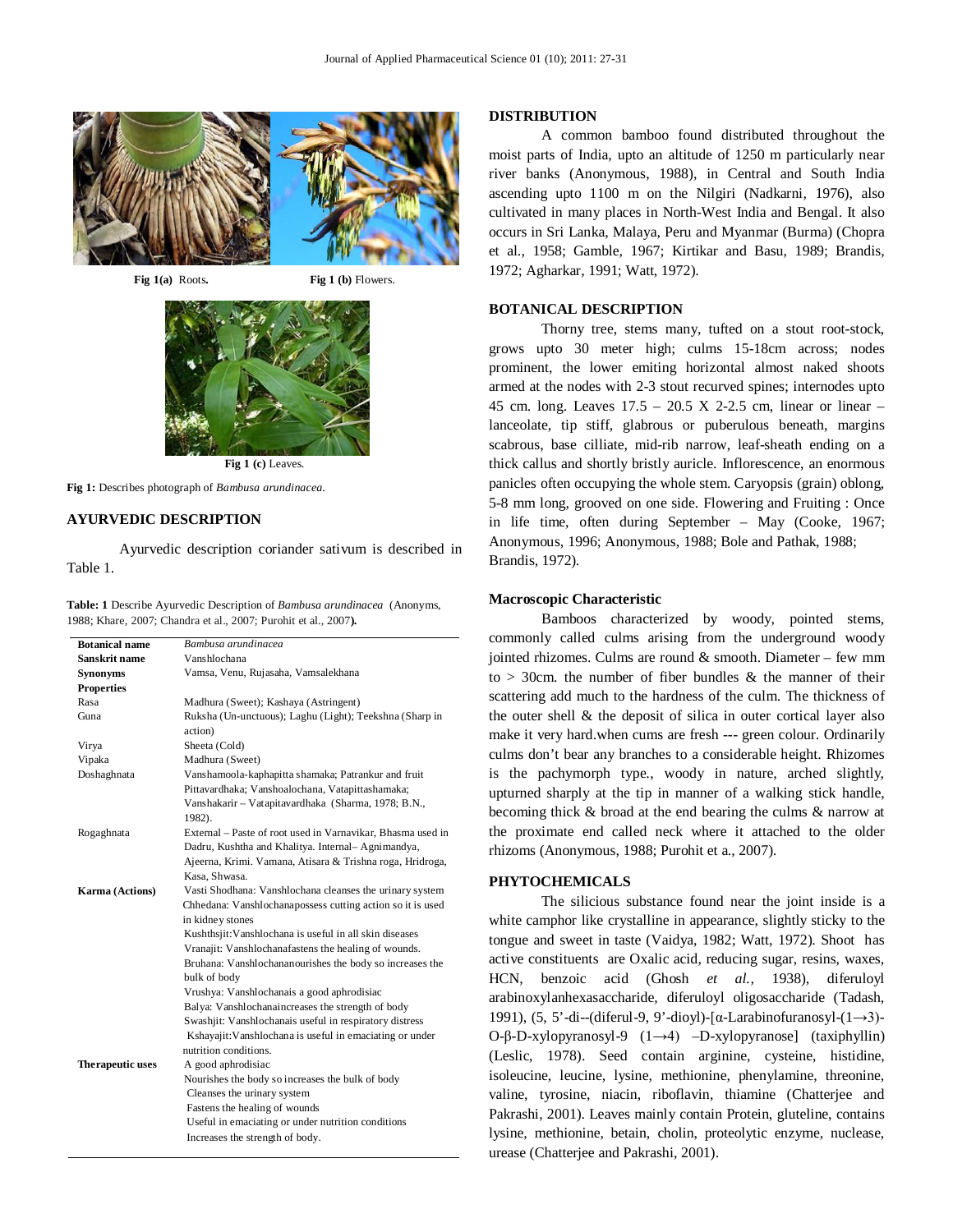**Table 2:** Describes chemical composition of *Bambusa arundinacea* (Watt, 1972)*.*

| <b>Component Content</b> | Percentage $(\% )$ |  |
|--------------------------|--------------------|--|
|                          |                    |  |
| Silica                   | 90.56%.            |  |
| Potash                   | 1.10%              |  |
| Peroxide of Iron         | $0.90\%$ :         |  |
| Alumina                  | $0.40\%$ :         |  |
| Moisture                 | 4.87%              |  |

# **CULTIVATION AND COLLECTION**

# **Climate**

Primarily growing in regions of warmer climates during the Cretaceous period, vast fields existed in what is now Asia. Bambusa occurs in moist forests as well as in temperate regions at high altitudes. Bamboo prefers loamy and sandy loamy soils. Best period for cultivation is end of the dry season, a few months prior to the start of the wet. As an irrigated crop, it is grown during June-July and September-October at the onset of northeastern monsoon and harvested on maturity during January-February (Khare et al., 2007; Anonymous, 1988; Purohit et al., 2007).

#### **Soils and Preparation of Land**

Nearly all bamboos will do well in either loam or marly soil. Loam is a type of soil composted of sand, silt, and clay, with the concentration being 40%, 40%, and 20%, respectively. Loam generally has a high amount of nutrients and provides a greater amount of drainage than silty soils. In general, bamboos prefer a slightly acidic to moderately acidic soil. Rocky and/or soggy soils should be avoided. Heavy and impermeable soils are also undesirable due to their tendency to slow the growth of bamboos and can also lead to water pondage and rhizome rotting. This tends to be a problem on a flat landscape and can be avoided by installing a drainage system before planting. If you already have a garden growing in your area, there should be little soil preparation needed to get a bamboo plant established. It is a desirable to create a layer of mulch around the bamboo to protect its roots and rhizomes, which are especially vulnerable during the early stages of growth. Mulch is used as a protective layer to shield the base of the plant from the effects of a harsh environment. In areas with heavy storms, wind, or heat, using a layer of mulch is a highly recommended practice. For bamboo growing, organic mulch is the ideal choice. You can create your own blend of mulch by mixing together 1 part dried leaves and 1 part organic compost. This will give the plant sufficient protection, while also feeding the bamboo nutrients (Anonymous, 1988; Purohit et al., 2007).

## **Manures and Fertilizes**

Natural regeneration by seed, the blowing of wind cause transfer of the seeds to near by land, which cause natural regeneration. Artificial regeneration by seeds, divisions, offsets, marcotting, stem or rhizome cutting or by layers, & are ready for exploitation in 10-12 years. Generally fertilizer application is not resorted to for plantations but small doses of Nitrogenous fertilizers (200 g Ammonium sulphate or Calcium-Ammonium nitrate) are applied in a furrow during the  $1<sup>st</sup>$  year of planting , 200 g superphosphate per plant applied at the time of planting,

promotes better development of roots. Similarly, a fertilizer dose in the  $2<sup>nd</sup>$  year in july is also recommended (Kirtikar et al., 1999; Khare et al., 2007; Anonymous, 1988).

#### **Direct sowing**

Before the onset of monsoon the seeds are sown directly at the depth of 20-30 cm in piths, 3-5 m aparts. Direct sowing of seeds is also done in furrows, c 15 cm wide & 3-5 m apart, along the contours. 1 kg seed is sufficient for planting in a hectar. The seed decay if if they get waterlogged or if germination is delayeddue to low soil temp. resulting from early monsoon. Regular weeding & soil-working are attended to. post monsoonal sowing eliminates the weeds (Anonymous, 1988; Purohit et a., 2007).

#### **Irrigation**

Deep pipe irrigation is commonly done with 2.5-5 cm diameter plastic pipe placed vertically 30-50 cm deep in the soil near a tree seedling. A screen cover (1 mm mesh) can be added to keep out Lizards and animals. Alternatively, bamboo with the node partitions drilled or punched out, rolled veneer, or a slat box can be used. If none of these are available a bundle of tightly tied straight twigs can be used. The seedling should be fairly close to deep pipe (2.5-7.5 cm away), while the pipe can be set further from larger plants. Several pipes may be used for larger tree. These can be arranged around the tree to encourage symmetrical root growth to resist winthrow. By delivering irrigation water through deep pipes rather than on the surface, tree roots tend to grow down rather than at the surface where grains or vegetables may be seasonally intercropped (Kolakar and Muthana, 1984; Mathew, 1987; Bainbridge and Virginia, 1990; Bainbridge, 1992).

#### **Interculture**

In drier areas, with rainfall less than 800 mm, it has been found that mulching around seedlings encourages growth through reduced evaporation of soil water. Spot weeding rids the seedlings of competing weeds. This should be done at a radius of 60 cm around the seedlings after outplanting. Weeding should be regular or as necessary to avoid competition from weeds. The soil should be loosened at least three times during the plantation establishment year to improve aeration (Kigomo, 2007).

## **Pests and Diseases**

Rats and porcupines which gnaw through the rhizome and bases of culms; squirrels which gnaw the tender growing shoots, pigs which dig up and eat rhizomes; hares, deer, goats and cattle which browse and trample growing seedlings are the enemies in the seedling stage. Monkeys and langurs (*Pithecus enlellees*) damage the tender shoots and elephants and other wild animals pull down, trample and destroy the whole clump. Spotted deers do considerable damage to new culms during the rains. Insects like *Estigmena chinensis* and *Cyntotrachelus longimanus* attack growing culms, but insect pests like *Dinoderus ocellaris* and *Stromatium barbatum* attack cut culms and *Dinoderus minutus* attack both cut and living ones. The most important precautionary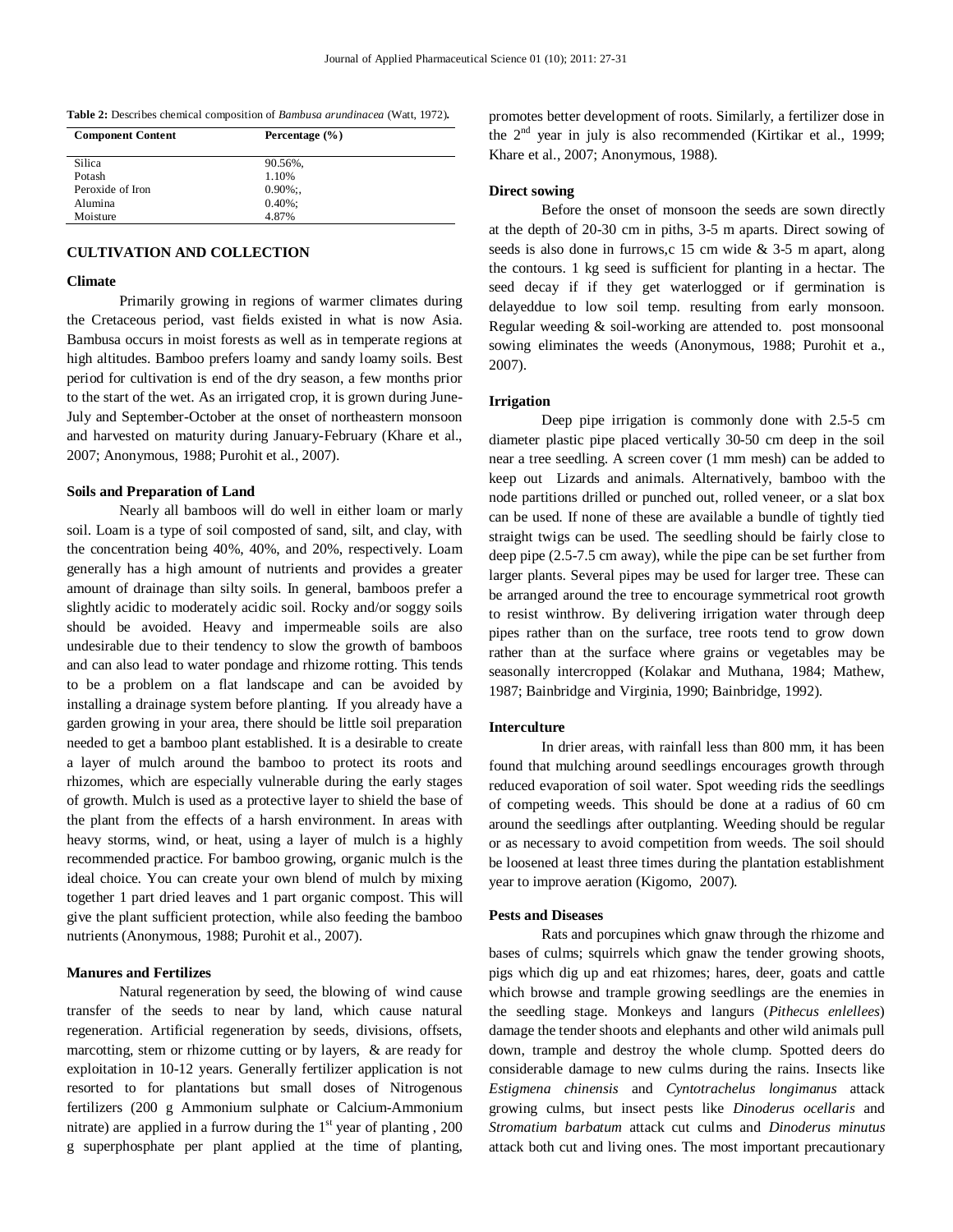measure that could be taken against beetle attacks is to restrict bamboo cutting to cold and rainy periods. Mass build-up of a bug, *Udonga montana* was found in flowered areas during 1992 in Wynad (Mathew and Sudheendra Kumar, 1992).

#### **Natural durability and Preservation**

General preservative treatment used for bamboos can be adopted for this species. In addition to the traditional method of adjusting cutting season (for regulation of starch) and immersion in mud ponds, many chemical treatments especially copper based preservatives are effective. Preservatives can be given by dipping the cut ends in solutions for two to three days and allowing the excess solution to drip under gravity. It is better to leave the branches and leaves as such in order to accelerate the process of absorption of preservatives (Jayanetti, 1975). A field experiment of chemical treatment showed that the use of 10 per cent copper sulphate solution (butt end immersed in chemical solution for seven days) can extend service life considerably. For bamboos stored without ground contact, boric acid is better (Kumar et al., 1994).

#### **PHARMACOLOGICAL STUDIES**

#### **Antidiabetic activity**

Aqueous ethanolic solvent extracts of *Bambusa arundinacea* seeda werw tested for anti-diabetic activity using alloxan indused diabetic rats and compared with standard. The result expressed that aqueous ethanolic extracts had shown significant protection and maximum reduction in blood glucose was observed in alloxan indused diabetic rats. The results of this comprehensive study reveal that *Bambusa arundinacea* seed shown statistically significant Anti-Diabetic activity in comparision to the standard glibenclamide (Macharla, 2011).

## **Antifertility effect**

An ethanolic extract of *Bambusa arundinacea* tender shoots (BASE) caused a reduction in fertility of male rats. After administration of 300 mg/kg per day of BASE for 7 days, the fertility index decreased to 15% for control rats and to 23% after a 7day recovery period, respectively. The number of cohabited females being successfully inseminated was reduced especially after 4 days of treatment. Complete recovery of mating behavior was evident 8 days after BASE withdrawal. The number of spermatozoa in the caput and cauda epididymis were decreased concomitant with a decrease in the motility of spermatozoa collected from the cauda epididymis. The weights of testes, epididymides, vas deferens and prostate were also significantly decreased. The serum profile of protein and oxaloacetic/pyruvic transaminase activity show the extract to be relatively non-toxic (Vanithakumari et al., 1989).

## **Antibacterial activity**

Water-phase extract of bamboo shavings (WEBS), by supercritical carbon dioxide extraction, was evaluated for its antimicrobial action against the range of food borne and food

spoilage pathogens using agar disc diffusion assay in nutrient agar and Czapek Dox Agar media. The WEBS exhibited antimicrobial activity against *Staphylococcus aureus*, *Bacillus subtilis*, *Escherichia coli*, *Aspergillus niger*, *Penicilliun citrinum* and *Saccharomyces cerevisiae* with a concentration-dependent relationship. The minimum inhibitory concentrations (MICs) of the WEBS against the tested bacterial strains were found in the range of 4.9 - 32 mg/ml using the two-fold dilution method. Different heat treatment conditions have no significant influence on the antibacterial activity. Emodin was taken as the standard sample to test for the content of total anthraquinone compound and preliminarily verify its antibacterial mechanism, so as to lay a theoretical foundation for development of its natural preservatives (Zang et al., 2010).

## **Antiinflammatory and Antiulcer**

The extracts of *Bambusa arundinacea* have been used in Indian folk medicine to treat various inflammatory conditions. The plant has got antiulcer activity also. It is thought that these two properties in the same extract are very much useful in the treatment of inflammatory conditions. It is well known fact that the most of the available antiinflammatory drugs are ulcerogenic. The antiinflammatory effect of the methanol extract of the leaves of *Bambusa arundinacea* against carrageenin-induced as well as immunologically induced paw oedema and also its antiulcer activity in albino rats have been studied and found to be significant when compared to the standard drugs. The combination of methanol extract and phenylbutazone (Non-Steroidal Antiinflammatory Agent, NSAIA) has been studied and found to be the most potent antiinflammatory activity experimentally with least toxic (no ulcerogenic) activity. Thus, the combination of herbal product (methanol extract of *Bambusa arundinacea*) with modern medicine (NSAIAs) will produce the best antiinflammatory drug and will be useful for long-term treatment of chronic inflammatory conditions like rheumatoid arthritis with peptic ulcer, which are common (Muniappan et al., 2003).

#### **Protective effects**

Two biological activities of bamboo-derived pyrolyzates were investigated; the protective effects against N-methyl-daspartate (NMDA)-induced cell death in primary cultured cortical neuron and the anti-plasmin effects determined by using fibrin and fibrinogen degradation products (FDPs) assay. Results: Treatment of neuronal cells with pyrolyzates of Phyllostachys pubescens, Phyllostachys nigra and Phyllostachys bambusoides resulted in restored cell viability when compared to untreated cells in an NMDA-induced neuronal cell death assay. In addition, cortical neurons treated with Phyllostachys pubescens and Phyllostachys nigra showed a reduction of apoptosis following exposure to NMDA, as determined by Hoechst 33342 staining. In addition, Phyllostachys nigra pyrolyzates also exhibited anti-plasmin action in a FDP assay. It is of interest to note that pyrolyzates exhibited activities of NMDA-receptor antagonist and antifebrin (ogen), since a combination of NMDA receptor antagonists, glucocorticosteroids, GABAergic drugs and heparin are useful for